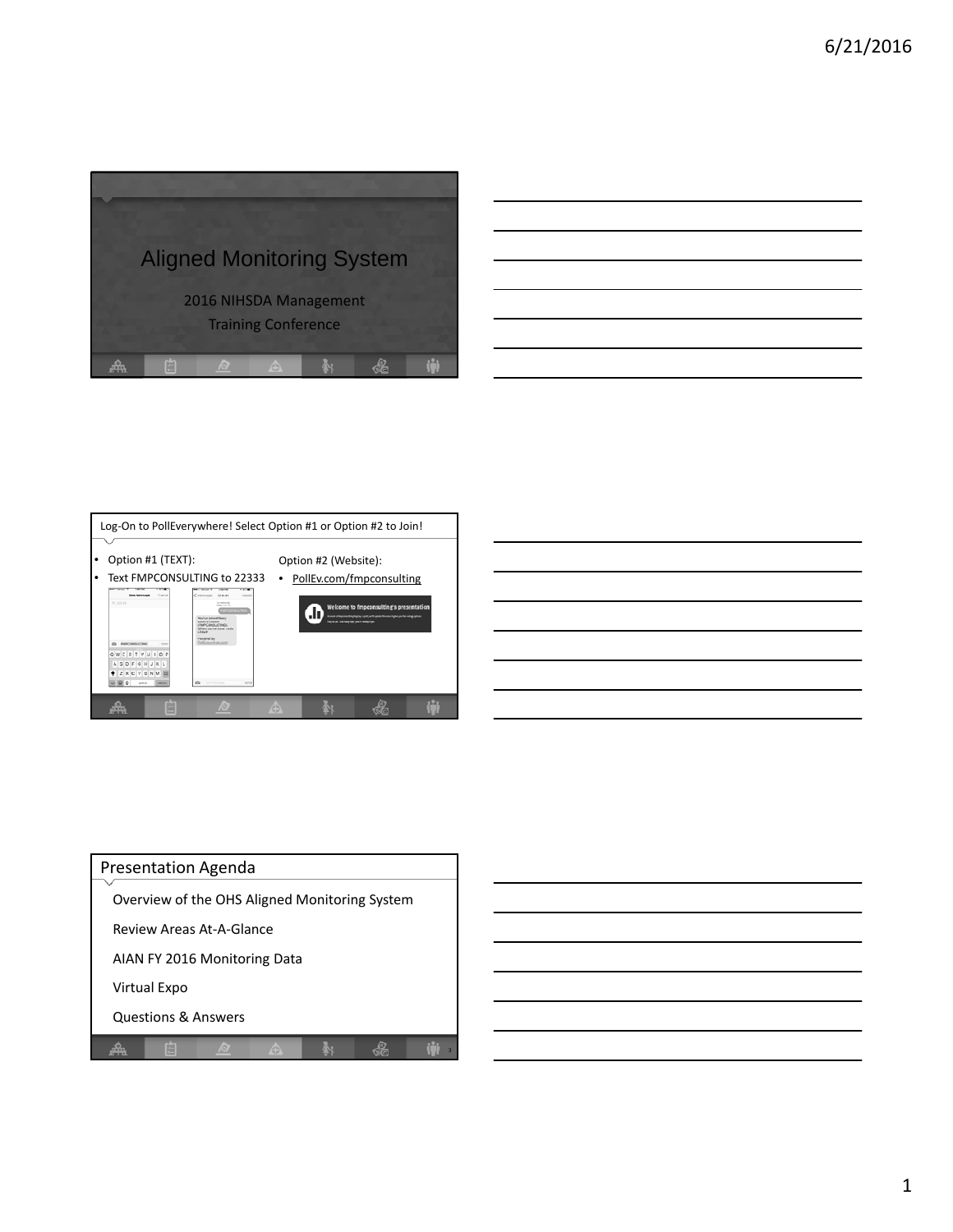

|  |  | ,我们的人们就是一个人的人,我们的人们就是一个人的人,我们的人们就是一个人的人,我们的人们就是一个人的人,我们的人们就是一个人的人,我们的人们的人们,我们也不能<br>第一百一十一章 我们的人们的人们,我们的人们的人们的人们,我们的人们的人们的人们,我们的人们的人们,我们的人们的人们,我们的人们的人们,我们的人们的人们,我们的 |  |
|--|--|----------------------------------------------------------------------------------------------------------------------------------------------------------------------|--|
|  |  |                                                                                                                                                                      |  |
|  |  | <u> 1989 - Johann Stoff, deutscher Stoff, der Stoff, der Stoff, der Stoff, der Stoff, der Stoff, der Stoff, der S</u>                                                |  |
|  |  | <u> 1989 - Andrea Andrew Maria (h. 1989).</u>                                                                                                                        |  |
|  |  | <u> 1989 - Johann Stoff, deutscher Stoff, der Stoff, der Stoff, der Stoff, der Stoff, der Stoff, der Stoff, der S</u>                                                |  |
|  |  | <u> 1989 - Andrea Andrew Maria (h. 1989).</u>                                                                                                                        |  |
|  |  |                                                                                                                                                                      |  |
|  |  |                                                                                                                                                                      |  |

 $\overline{\phantom{a}}$ 





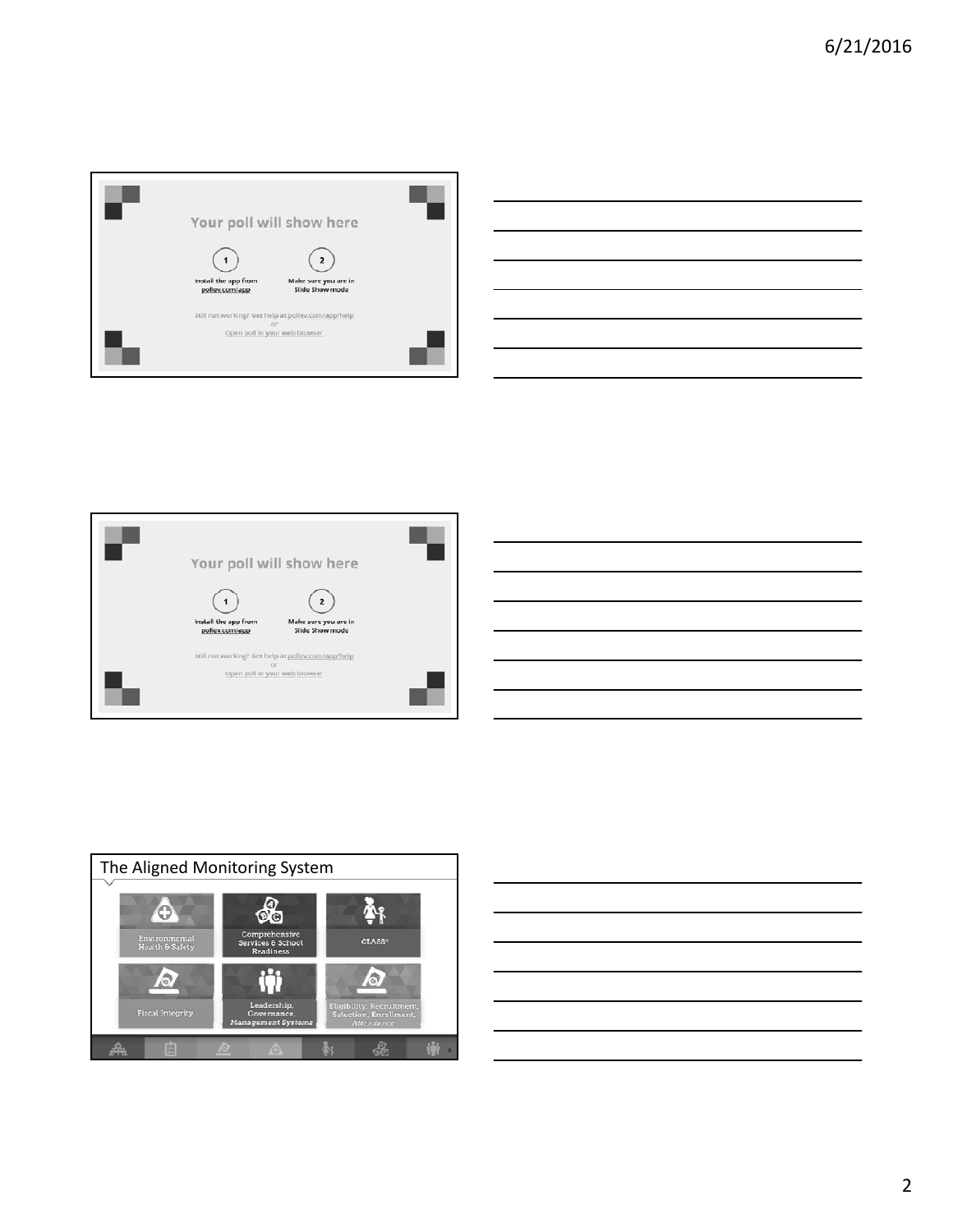| Environmental Health and Safety (EnvHS)                        |                                                                                                                                        |  |                                                         |                                                                                                                |  |  |
|----------------------------------------------------------------|----------------------------------------------------------------------------------------------------------------------------------------|--|---------------------------------------------------------|----------------------------------------------------------------------------------------------------------------|--|--|
| Environmental<br>Health & Safety                               |                                                                                                                                        |  | State Licensing vs. Head Start<br>Regulations/Standards |                                                                                                                |  |  |
| <b>Fiscal Integrity</b>                                        |                                                                                                                                        |  |                                                         | Assesses grantee performance in<br>ensuring healthy and safe environments<br>for children, families, and staff |  |  |
| Comprehensive Services &<br>School Readiness                   | Most directly involves partners because<br>every center and every classroom is<br>observed<br>Consists of observation, interviews, and |  |                                                         |                                                                                                                |  |  |
| Eligibility, Recruitment, Selection,<br>Enrollment, Attendance |                                                                                                                                        |  |                                                         |                                                                                                                |  |  |
| Leadership, Governance,<br>Management Systems                  |                                                                                                                                        |  | document reviews                                        |                                                                                                                |  |  |
|                                                                |                                                                                                                                        |  |                                                         |                                                                                                                |  |  |

| <u>state and the state of the state of the state of the state of the state of the state of the state of the state of the state of the state of the state of the state of the state of the state of the state of the state of the</u> |  |
|--------------------------------------------------------------------------------------------------------------------------------------------------------------------------------------------------------------------------------------|--|
|                                                                                                                                                                                                                                      |  |
| the control of the control of the control of the control of the control of the control of the control of the control of the control of the control of the control of the control of the control of the control of the control        |  |
|                                                                                                                                                                                                                                      |  |
|                                                                                                                                                                                                                                      |  |
|                                                                                                                                                                                                                                      |  |
|                                                                                                                                                                                                                                      |  |





| Comprehensive Services & School Readiness (CSSR)               |                                                                                                                                                                               |  |  |  |  |  |  |
|----------------------------------------------------------------|-------------------------------------------------------------------------------------------------------------------------------------------------------------------------------|--|--|--|--|--|--|
| Environmental<br>Health & Safety<br><b>Fiscal Integrity</b>    | This review event tracks a child's journey<br>along the program path<br>Elements of this review may be quite<br>familiar to partners due to state                             |  |  |  |  |  |  |
| Comprehensive Services &<br><b>School Readiness</b>            | licensing, accreditation, or QRIS<br>guidelines followed<br>Consists of interviews, document<br>reviews, and observations - likely to<br>directly involve child care partners |  |  |  |  |  |  |
| Eligibility, Recruitment, Selection,<br>Enrollment, Attendance |                                                                                                                                                                               |  |  |  |  |  |  |
| Leadership, Governance,<br>Management Systems                  |                                                                                                                                                                               |  |  |  |  |  |  |
|                                                                |                                                                                                                                                                               |  |  |  |  |  |  |

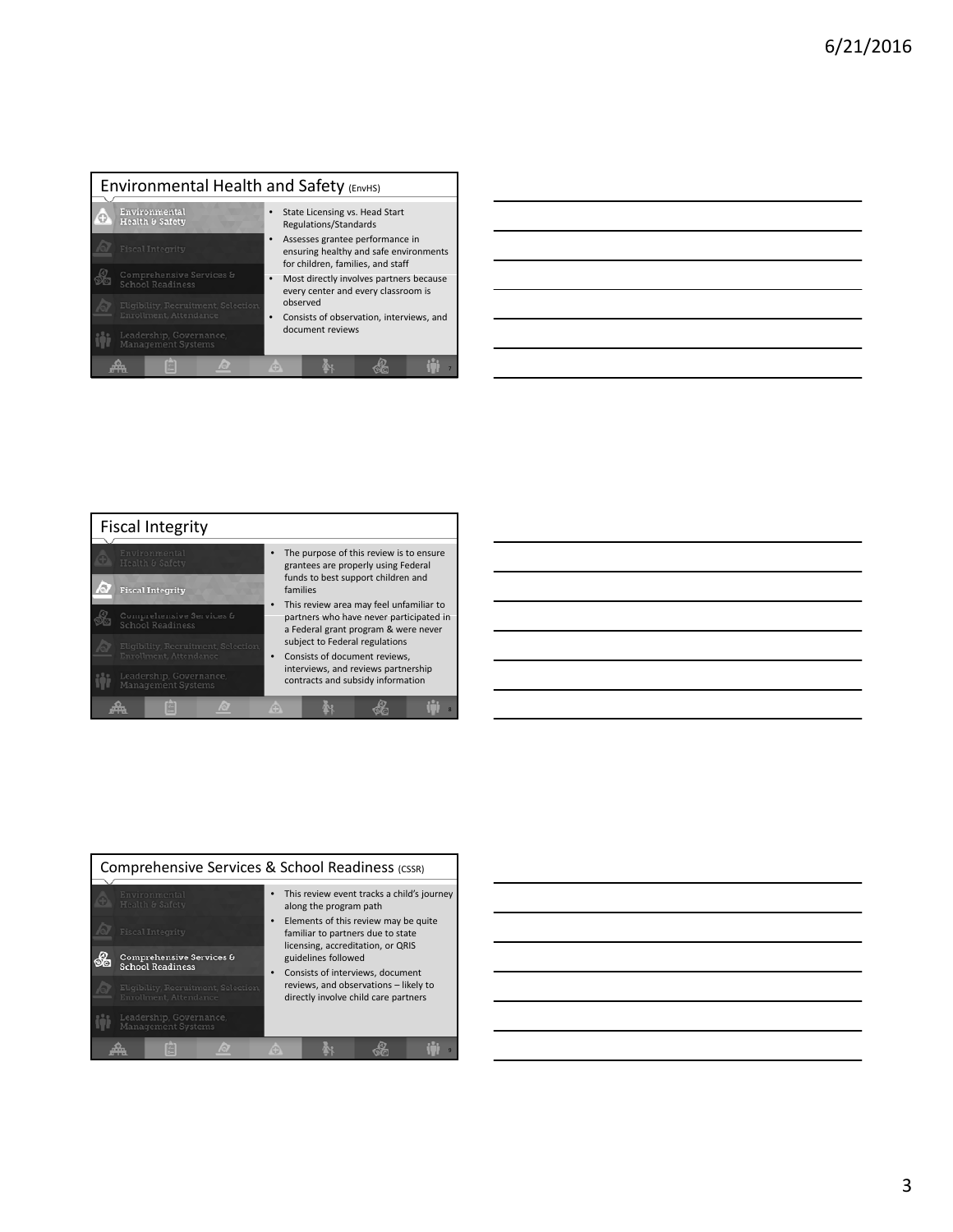|                                               | Eligibility, Recruitment, Selection, Enrollment, Attendance (ERSEA)   |                                                                                                                                                                   |  |  |  |  |  |
|-----------------------------------------------|-----------------------------------------------------------------------|-------------------------------------------------------------------------------------------------------------------------------------------------------------------|--|--|--|--|--|
|                                               | Environmental<br>Health & Safety                                      | This review event is designed to<br>ensure that grantees are recruiting                                                                                           |  |  |  |  |  |
|                                               | <b>Fiscal Integrity</b>                                               | and enrolling the community's<br>neediest children                                                                                                                |  |  |  |  |  |
|                                               | Comprehensive Services &<br>School Readiness                          | Some areas of this review such as<br>determining eligibility and tracking<br>attendance may feel familiar to partners<br>- other areas will be new<br>to partners |  |  |  |  |  |
|                                               | Eligibility, Recruitment, Selection,<br><b>Enrollment, Attendance</b> |                                                                                                                                                                   |  |  |  |  |  |
| Leadership, Governance,<br>Management Systems |                                                                       | Consists of document reviews and<br>interviews typically done with the grantee                                                                                    |  |  |  |  |  |
|                                               |                                                                       |                                                                                                                                                                   |  |  |  |  |  |

| <u> 1989 - Andrea Andrew Maria (h. 1989).</u>                                                                          |  |  |
|------------------------------------------------------------------------------------------------------------------------|--|--|
|                                                                                                                        |  |  |
|                                                                                                                        |  |  |
|                                                                                                                        |  |  |
| <u> 1989 - Johann Barn, mars ann an t-Amhainn an t-Amhainn an t-Amhainn an t-Amhainn an t-Amhainn an t-Amhainn an </u> |  |  |
|                                                                                                                        |  |  |
|                                                                                                                        |  |  |
|                                                                                                                        |  |  |
|                                                                                                                        |  |  |
| <u> 1989 - Andrea Andrew Maria (h. 1989).</u>                                                                          |  |  |
|                                                                                                                        |  |  |
|                                                                                                                        |  |  |
|                                                                                                                        |  |  |
| <u> 1989 - Andrea Andrew Maria (h. 1989).</u>                                                                          |  |  |
|                                                                                                                        |  |  |
|                                                                                                                        |  |  |
|                                                                                                                        |  |  |
|                                                                                                                        |  |  |
| <u> 1989 - Andrea Andrew Maria (h. 1989).</u>                                                                          |  |  |
|                                                                                                                        |  |  |
|                                                                                                                        |  |  |
|                                                                                                                        |  |  |
|                                                                                                                        |  |  |
| <u> 1989 - Johann Barn, mars and de Brazilian (b. 1989)</u>                                                            |  |  |





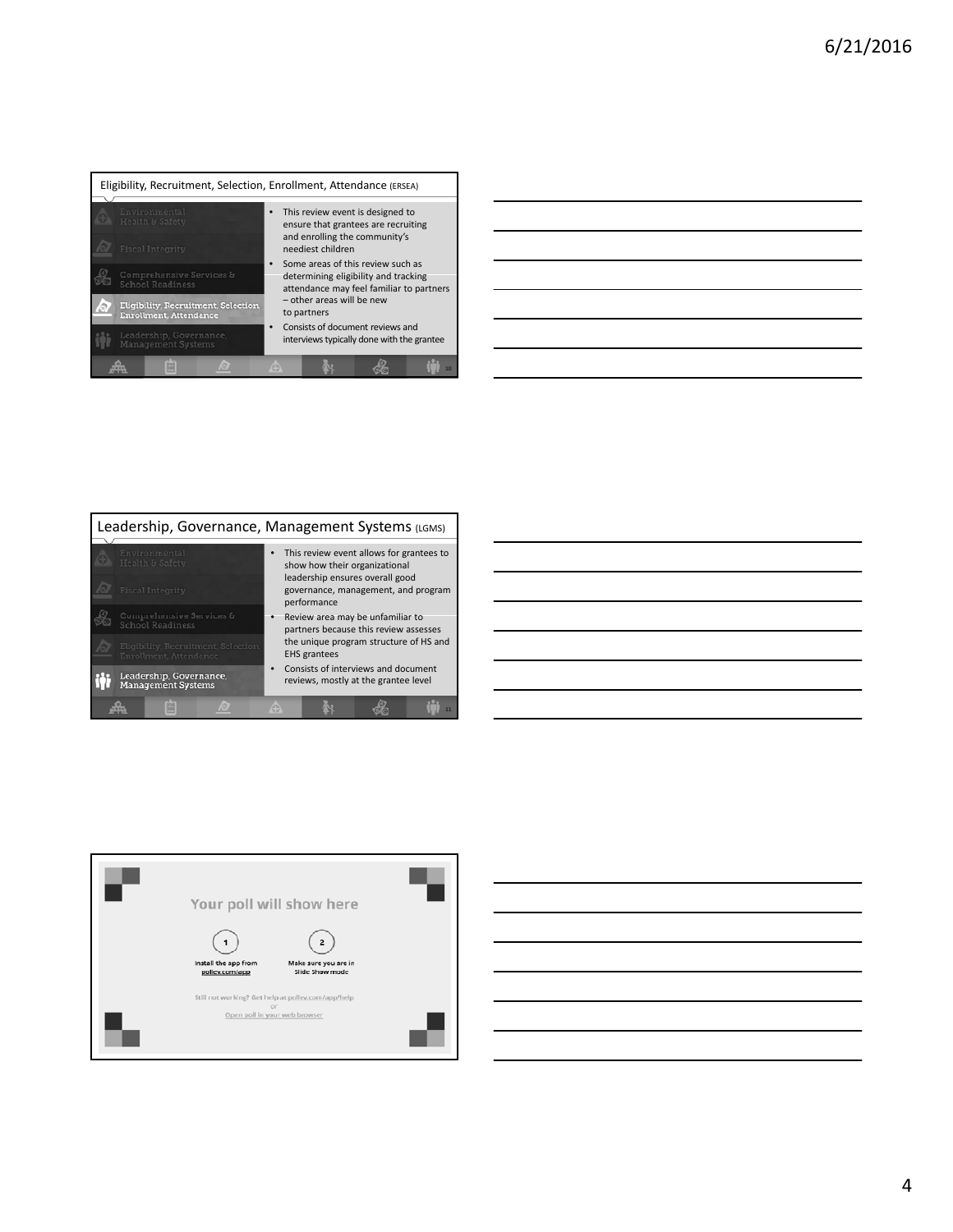

| <u> Alexandro de la contrada de la contrada de la contrada de la contrada de la contrada de la contrada de la con</u> |  |         |
|-----------------------------------------------------------------------------------------------------------------------|--|---------|
|                                                                                                                       |  | ______  |
|                                                                                                                       |  |         |
| <u> Alexandro de la contrada de la contrada de la contrada de la contrada de la contrada de la contrada de la con</u> |  | _______ |
|                                                                                                                       |  |         |
|                                                                                                                       |  |         |





5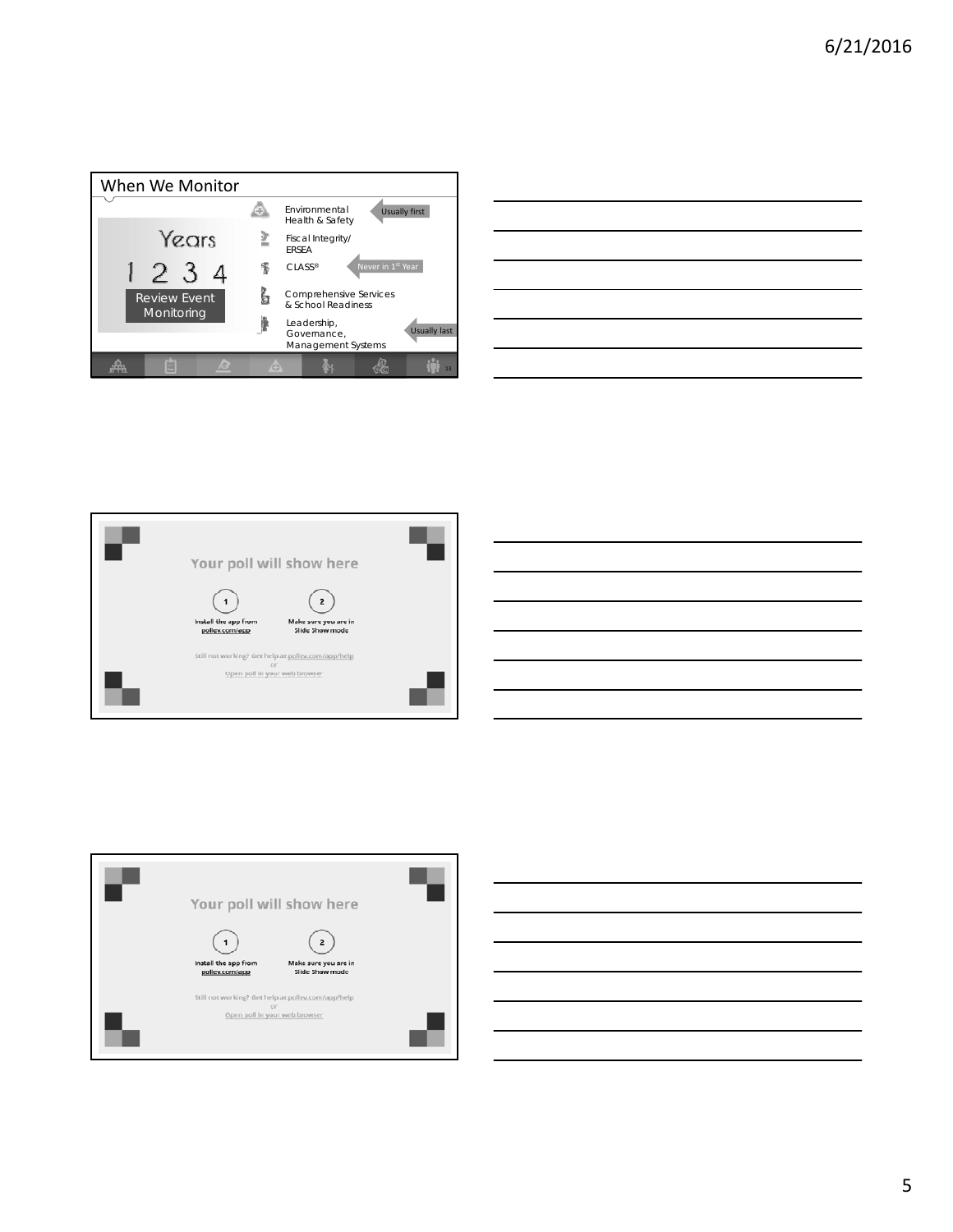







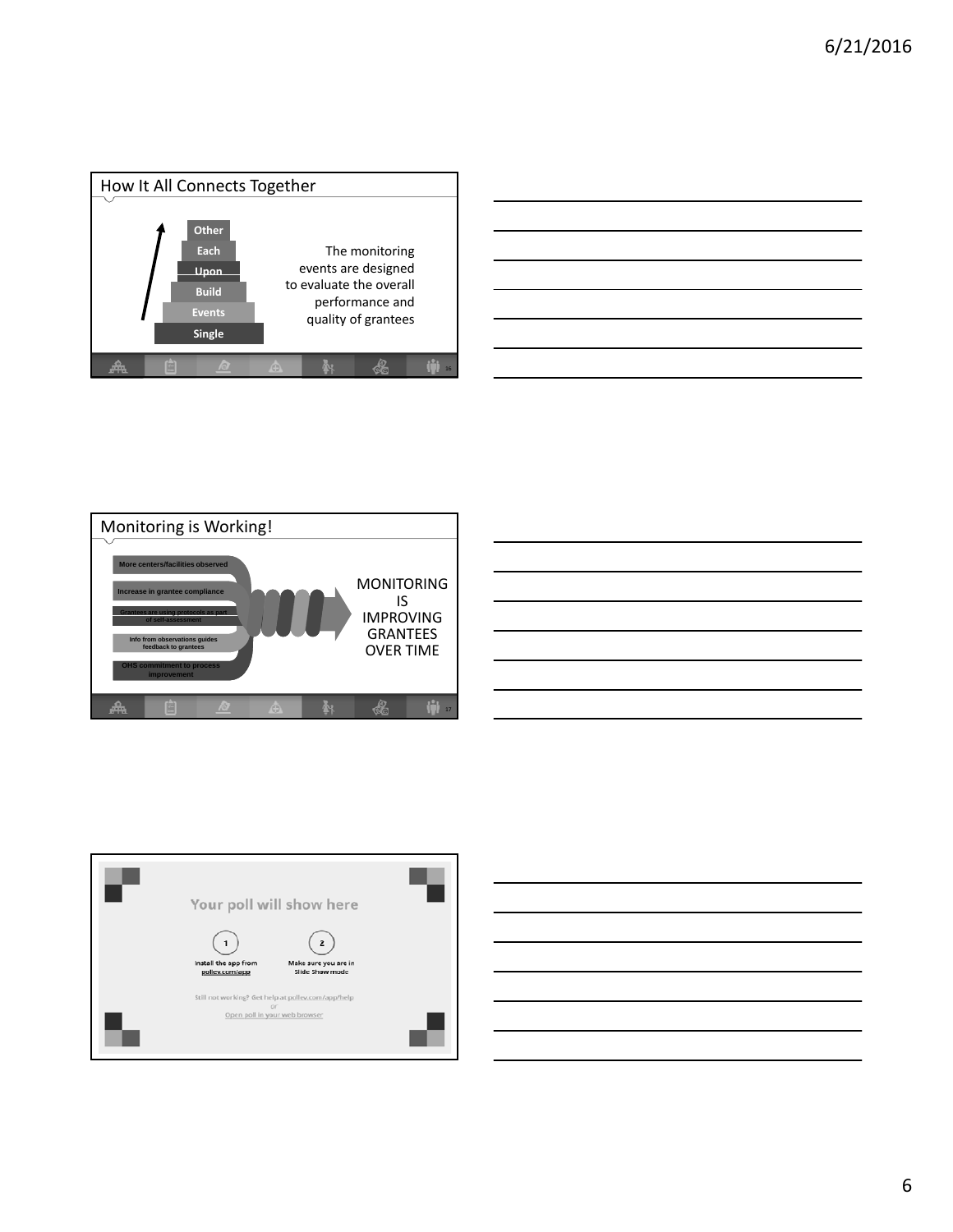| <b>AIAN Review Completion</b> |                                  |                            |                    |             |                  |  |  |  |
|-------------------------------|----------------------------------|----------------------------|--------------------|-------------|------------------|--|--|--|
|                               | <b>Review Type</b>               | <b>Total for</b><br>FY2016 | <b>Site Visits</b> | Completed   | <b>Scheduled</b> |  |  |  |
|                               | <b>CSSR-H</b>                    | $\mathbf{0}$               | 0(0%               | 0(0%        | 0(0%             |  |  |  |
|                               | <b>CLASS® Review</b>             | 18                         | 14 (77.8%)         | 14 (77.8%)  | 4 (22.2%)        |  |  |  |
|                               | <b>EnvHS</b>                     | 56                         | 55 (98.2%)         | 43 (76.8%)  | 1(1.8%)          |  |  |  |
|                               | <b>Fiscal</b>                    | 36                         | 33 (91.7%)         | 17 (47.2%)  | 3(8.3%)          |  |  |  |
|                               | LGMS                             | $\mathbf{q}$               | 6 (66.7%)          | 2(22.2%)    | 3 (33.3%)        |  |  |  |
|                               | <b>CSSR</b>                      | 11                         | 11 (100%)          | 11 (100%)   | 0(0%             |  |  |  |
|                               | <b>Follow Up</b>                 | 34                         | 21 (61.8%)         | 15 (44.1%)  | 13 (38.2%)       |  |  |  |
|                               | Other                            | 12                         | 9 (75%)            | 4 (33.3%)   | 3(25%)           |  |  |  |
|                               | <b>HSKI</b>                      | $\overline{2}$             | 2 (100%)           | 2 (100%)    | 0(0%             |  |  |  |
|                               | Overall                          | 178                        | 151 (84.8%)        | 108 (60.7%) | 27 (15.2%)       |  |  |  |
|                               | *Data current as of May 31, 2016 |                            |                    |             |                  |  |  |  |
| oma.                          | e                                | m                          | Θ                  |             |                  |  |  |  |

| the contract of the contract of the contract of |  |  |  |
|-------------------------------------------------|--|--|--|
|                                                 |  |  |  |
|                                                 |  |  |  |
|                                                 |  |  |  |
|                                                 |  |  |  |
|                                                 |  |  |  |
|                                                 |  |  |  |
|                                                 |  |  |  |





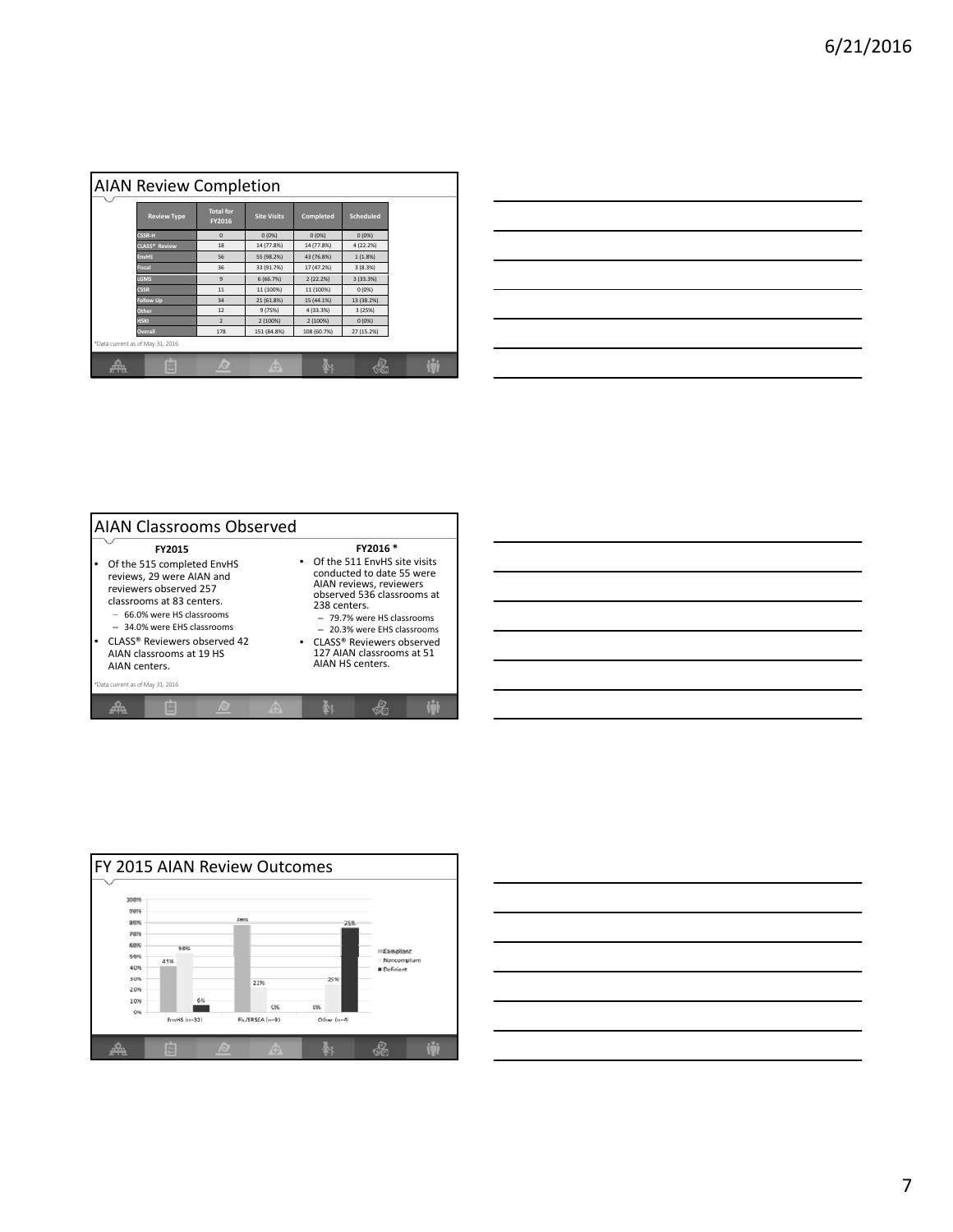

|                                                                                                                      |  | <u> a shekara ta 1999 a shekara ta 1999 a shekara ta 1999 a shekara ta 1999 a shekara ta 1999 a shekara ta 1999 a shekara ta 1999 a shekara ta 1999 a shekara ta 1999 a shekara ta 1999 a shekara ta 1999 a shekara ta 1999 a sh</u> |
|----------------------------------------------------------------------------------------------------------------------|--|--------------------------------------------------------------------------------------------------------------------------------------------------------------------------------------------------------------------------------------|
| <u> Alexandro de la contrada de la contrada de la contrada de la contrada de la contrada de la contrada de la co</u> |  |                                                                                                                                                                                                                                      |
| <u> Alexandro de la contrada de la contrada de la contrada de la contrada de la contrada de la contrada de la co</u> |  |                                                                                                                                                                                                                                      |
|                                                                                                                      |  |                                                                                                                                                                                                                                      |
|                                                                                                                      |  |                                                                                                                                                                                                                                      |
|                                                                                                                      |  |                                                                                                                                                                                                                                      |

| FY 2015 Top Cited Areas of Noncompliance                                                               |                    |                                   |
|--------------------------------------------------------------------------------------------------------|--------------------|-----------------------------------|
| <b>Grouping</b>                                                                                        | <b>Times Cited</b> | Percentage of<br><b>Citations</b> |
| Physical Arrangements Consistent with the Health, Safety and Developmental<br><b>Needs of Children</b> | 13                 | 25.49%                            |
| <b>Criminal Record Checks</b>                                                                          | 12                 | 23.53%                            |
| Vehicular Safety                                                                                       | 6                  | 11.76%                            |
| Maintenance, Repair, Safety, and Security of all Facilities, Materials and<br>Equipment                | 5                  | 9.80%                             |
| <b>Medication Administration</b>                                                                       | $\Delta$           | 7.84%                             |
| Hygiene                                                                                                | R                  | 5.88%                             |
| Allowable and Allocable Costs                                                                          | $\mathcal{P}$      | 3.92%                             |
| <b>Health Emergency Procedures</b>                                                                     | $\mathcal{P}$      | 3.92%                             |
|                                                                                                        |                    |                                   |
|                                                                                                        |                    |                                   |

|  | ___ |  |
|--|-----|--|
|  |     |  |
|  |     |  |
|  |     |  |
|  |     |  |
|  |     |  |

| FY 2016 Top Cited Areas of Noncompliance                                                        |                         |                                   |        |  |  |  |
|-------------------------------------------------------------------------------------------------|-------------------------|-----------------------------------|--------|--|--|--|
|                                                                                                 |                         |                                   |        |  |  |  |
| <b>Grouping</b>                                                                                 | <b>Times Cited</b>      | Percentage of<br><b>Citations</b> |        |  |  |  |
| Physical Arrangements Consistent with the Health, Safety and Developmental Needs<br>of Children | 5                       |                                   | 20.00% |  |  |  |
| <b>Criminal Record Checks</b>                                                                   | 4                       |                                   | 16.00% |  |  |  |
| Determining Child Health Status                                                                 | 4                       |                                   | 16.00% |  |  |  |
| <b>Driver and Bus Monitor Training</b>                                                          | $\overline{\mathbf{3}}$ |                                   | 12.00% |  |  |  |
| <b>Classroom Size and Staffing</b>                                                              | $\mathcal{P}$           |                                   | 8.00%  |  |  |  |
| <b>Medication Administration</b>                                                                | $\overline{2}$          |                                   | 8.00%  |  |  |  |
| *Data current as of May 31, 2016                                                                |                         |                                   |        |  |  |  |
| m                                                                                               |                         |                                   |        |  |  |  |

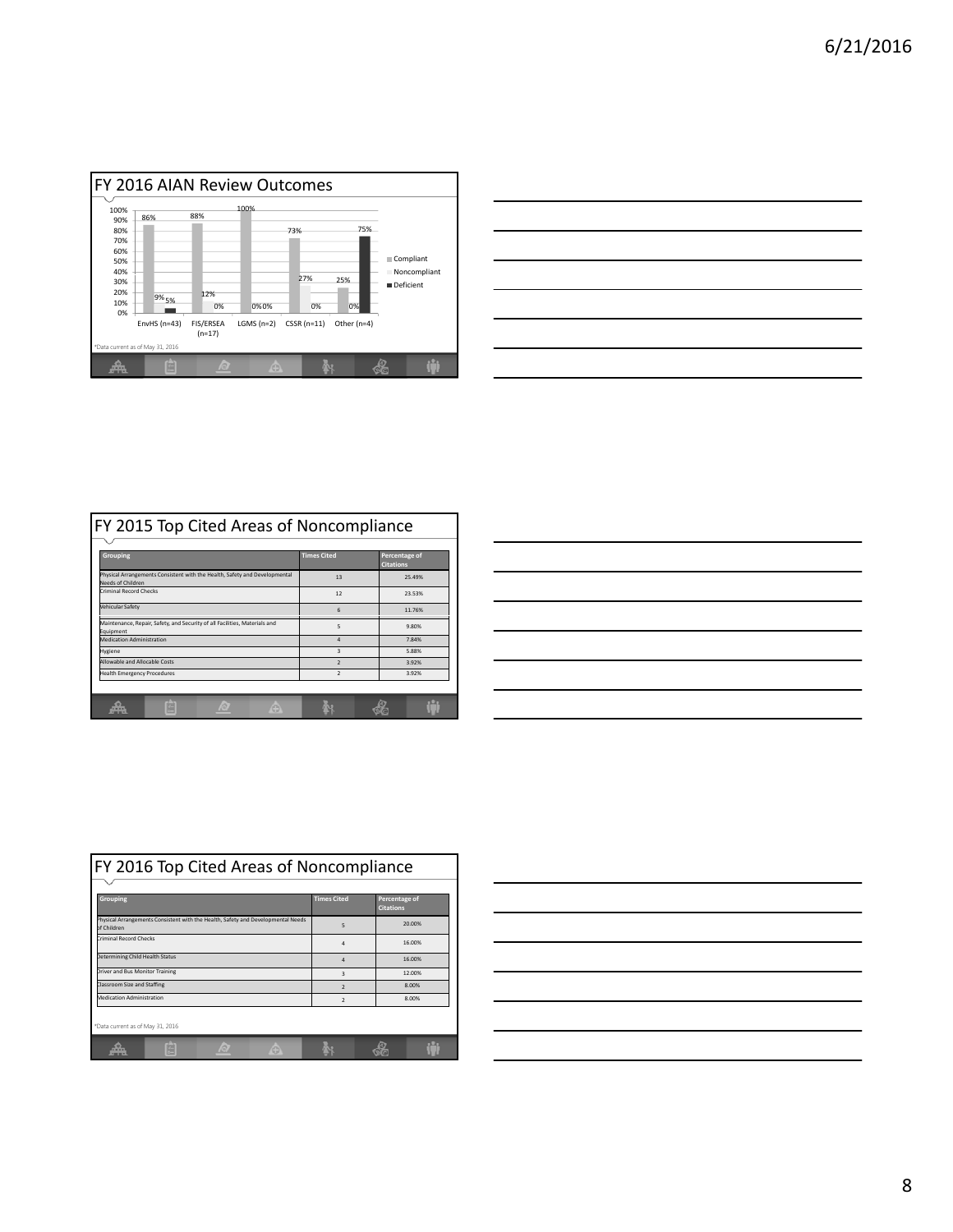| <b>FY 2015 Top Cited Areas of Deficiencies</b>                                                         |                         |                                   |  |  |  |
|--------------------------------------------------------------------------------------------------------|-------------------------|-----------------------------------|--|--|--|
| Grouping                                                                                               | <b>Times Cited</b>      | Percentage of<br><b>Citations</b> |  |  |  |
| Code of Conduct                                                                                        | $\Delta$                | 20.00%                            |  |  |  |
| Criminal Record Checks                                                                                 | $\overline{\mathbf{3}}$ | 15.00%                            |  |  |  |
| Physical Arrangements Consistent with the Health, Safety and Developmental<br><b>Needs of Children</b> | $\overline{\mathbf{3}}$ | 15.00%                            |  |  |  |
| <b>Staff Qualifications</b>                                                                            | $\mathbf{R}$            | 15.00%                            |  |  |  |
| Children are Only Released to a Parent or Legal Guardian                                               | $\mathcal{P}$           | 10.00%                            |  |  |  |
|                                                                                                        |                         |                                   |  |  |  |
|                                                                                                        |                         |                                   |  |  |  |
| z<br><b>SETTS</b>                                                                                      |                         |                                   |  |  |  |

| $\overline{\phantom{a}}$                                                                                                 |  |  |
|--------------------------------------------------------------------------------------------------------------------------|--|--|
|                                                                                                                          |  |  |
|                                                                                                                          |  |  |
|                                                                                                                          |  |  |
| <u>successive and the second control of the second control of the second control of the second control of the second</u> |  |  |
| <u> 1989 - Andrea Andrew Maria Andrew Maria Andrew Maria Andrew Maria Andrew Maria Andrew Maria Andrew Maria Andr</u>    |  |  |
|                                                                                                                          |  |  |
| ,我们也不会不会不会不会不会不会不会不会不会不会不会不会不会不会不会。""我们的是我们的 <sub>是</sub> ,我们的是我们的是我们的,我们也不会不会不会不会不会不会不会不会不会。                            |  |  |

| FY 2016 Top Cited Areas of Deficiencies |                    |                                   |  |  |  |  |
|-----------------------------------------|--------------------|-----------------------------------|--|--|--|--|
|                                         |                    |                                   |  |  |  |  |
|                                         |                    |                                   |  |  |  |  |
| <b>Grouping</b>                         | <b>Times Cited</b> | Percentage of<br><b>Citations</b> |  |  |  |  |
| Code of Conduct                         | 4                  | 80.00%                            |  |  |  |  |
| <b>Health Emergency Procedures</b>      | $\mathbf{1}$       | 20.00%                            |  |  |  |  |
|                                         |                    |                                   |  |  |  |  |
|                                         |                    |                                   |  |  |  |  |
|                                         |                    |                                   |  |  |  |  |
| *Data current as of May 31, 2016        |                    |                                   |  |  |  |  |
|                                         |                    |                                   |  |  |  |  |

| the control of the control of the control of the control of the control of the control of |  |  |
|-------------------------------------------------------------------------------------------|--|--|